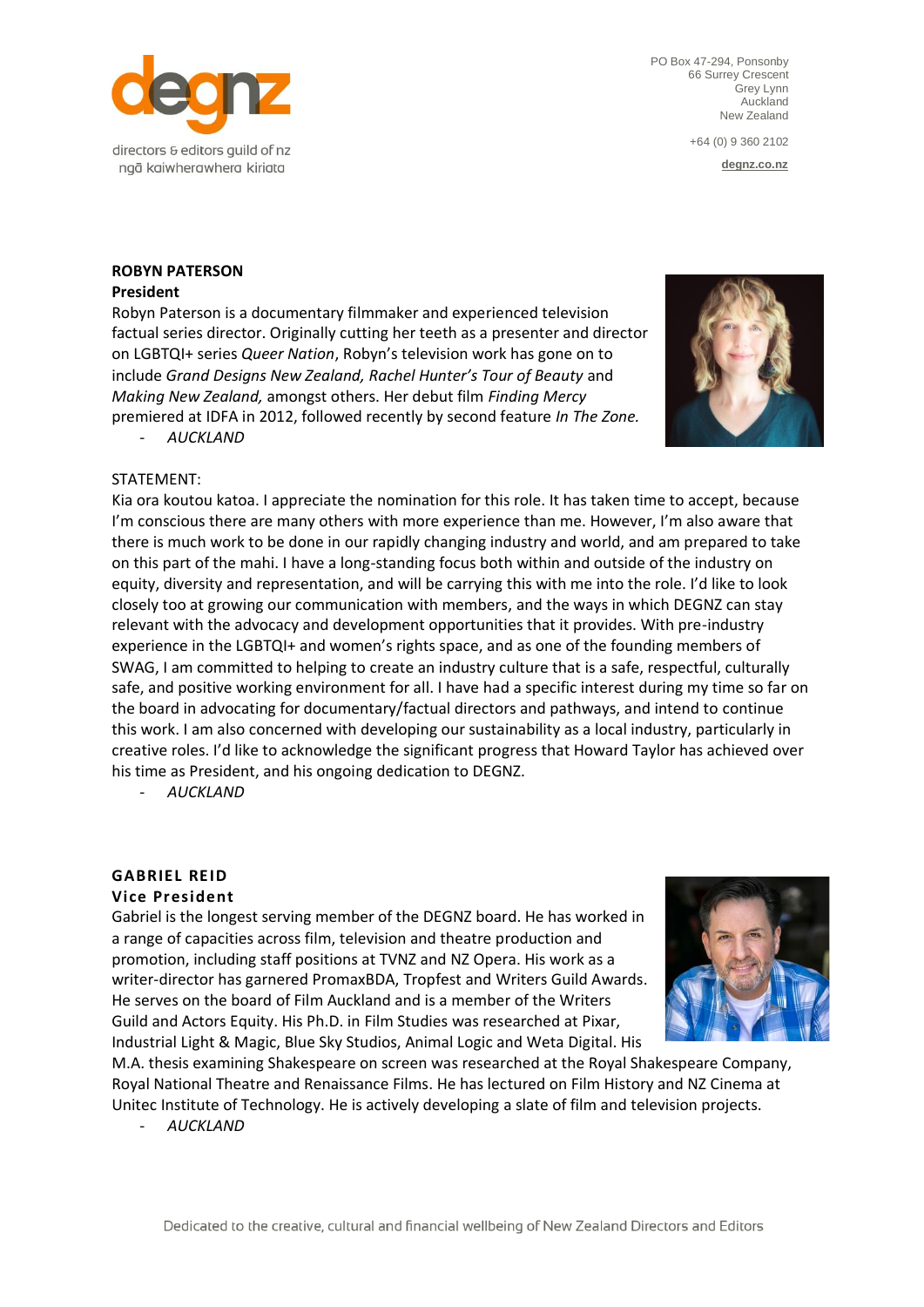#### STATEMENT:

Despite the challenges our nation faces in the present moment, politicians and the public at large appreciate the substantial economic and creative value that can flow from a robust screen sector. This is a period of change and opportunity. While bringing to the table a deep appreciation of our sector's history, I will continue to work to ensure that our current and future members are in the best possible position to benefit from burgeoning activity.

## **PHIL GORE**

#### **Treasurer**

Phil is a chartered accountant and production accountant with extensive experience in the screen industry. Since 2008, Phil has been working with the chartered accountancy firm, VCFO Group Ltd (previously Pieter Holl & Associates Ltd), which has a strong focus on the film and television industry and is a sponsor of DEGNZ. Prior to this, Phil worked as a freelance production accountant for 8 years in NZ and Australia.

- *AUCKLAND*

## STATEMENT:

As the treasurer of the Directors and Editors Guild of NZ for the 2021-2022 year, I hope to continue to assist the Guild to be a viable and sustainable organisation for directors and editors, so it's in the best possible financial position to achieve its goals of providing career development opportunities and advocacy / lobbying on behalf of its members – and secondly, as a board member, to contribute in any other way I can to enable the Guild to achieve these goals and deal with issues as they arise during the year.

## **NATIONAL EXECUTIVE**

#### **STEVEN CHOW**

Steven is a 1st generation Chinese New Zealand filmmaker with over 20 years of experience working as an editor in New Zealand as well as a stint in London. Steven has garnered attention as a director with his collection of festival short films – his most recent, *Munkie*, having premiered at Fantasia in Montréal and with US premieres to be announced soon. The short film is being developed as a feature film and Steven hopes to continue developing projects with the focus for more Pan-Asian representation in front of and behind the screen in Aotearoa.

- *AUCKLAND*

## STATEMENT:

I've been given the opportunity to serve as a board member since April and during that time I have come to familiarise myself with the issues affecting directors and editors as well as the work undertaken by the guild over the years. What I hope to achieve as a board member is to become more engaged in advocacy and support for our members and to contribute to the mahi that the Guild has undertaken particularly through its professional development programmes. As a filmmaker, I've always maintained an independent spirit and I hope I can bring a fresh perspective and ensure the Guild is working in our best interests during these challenging times.



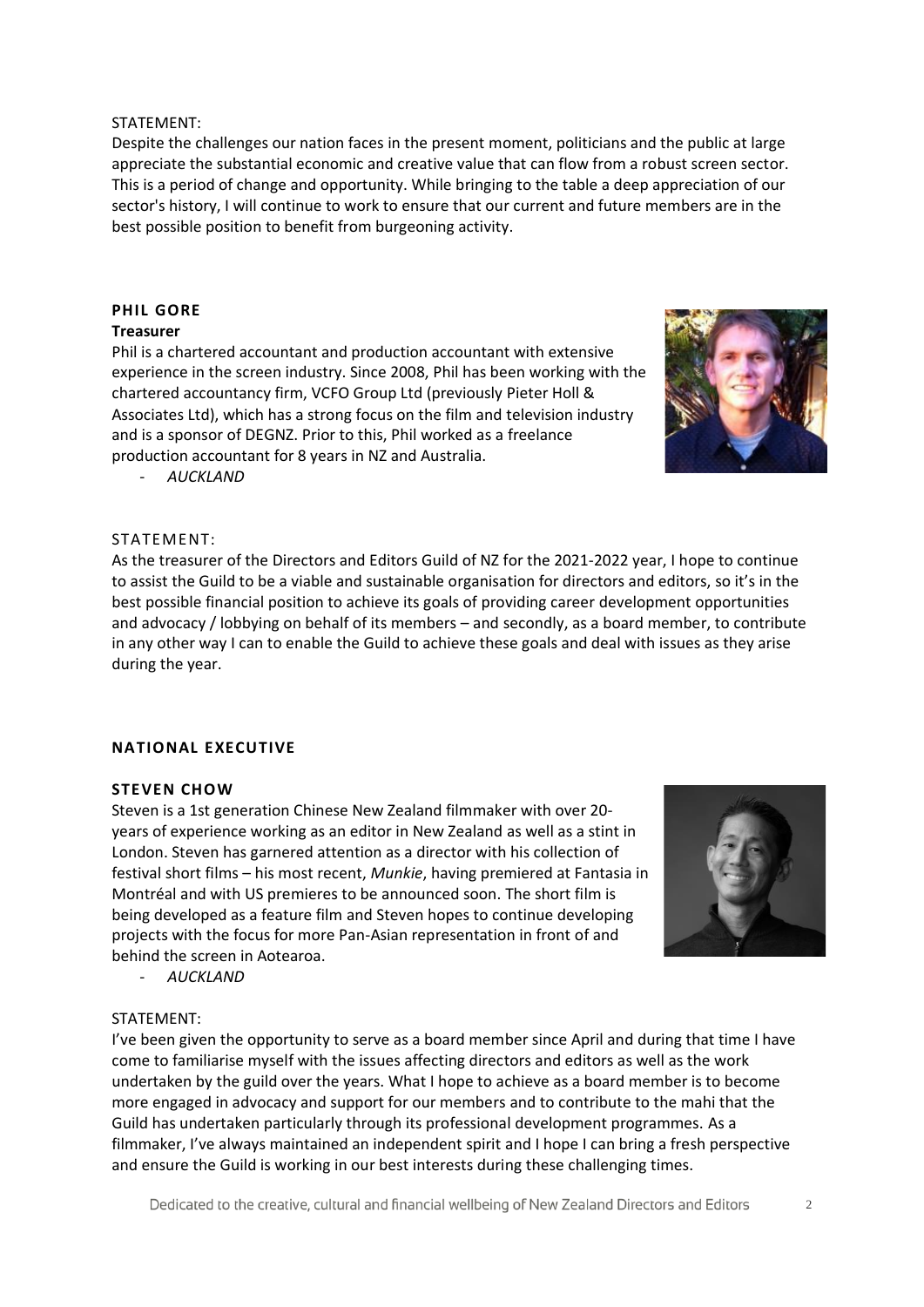## **ANNIE COLLINS**

Annie has been editing film since 1975 and was the first independently trained editor in the country. She has specialized in documentary and that has remained her particular love although there've been a number of forays into drama, most notably with Robert Sarkies directing and also an extended period in a rather strange country called Middle Earth. She has remained independent throughout her career.

- *WELLINGTON*

## STATEMENT:

This coming year I'm concentrating on getting structured training into place throughout our industry, via the Reform of Vocational Education - our door to trainee/apprenticeships that have government support for which we set our own skills standards.

## **MARGOT FRANCIS**

Margot has extensive experience as a drama and documentary feature editor, both in New Zealand and the United States. Highlights in the US include *Saturday Night Live* shorts and a feature film *Nothing Lasts Forever.* She won an Emmy Award for editing a documentary of the Broadway musical *Sarafina.* In New Zealand in 2012 she was nominated twice in the same drama editing category of the NZ Television Awards, for *Siege* and *Bliss*, she won for *Bliss*. Documentary feature highlights include *Billy T. Te Movie*, *Yellow Is Forbidden*, *For My Father's Kingdom.*

- *AUCKLAND*

## STATEMENT:

As a board member I want to represent and promote the very specific concerns and perspectives of editors and assistant editors. I know, having edited numerous narrative drama and documentary features, and television series, that our position in Post Production needs to be kept in the forefront of people's minds as there is so much emphasis on Production. Our jobs are different and sometimes misunderstood in the industry.

#### **FRANCIS GLENDAY**

Francis is an editor and animator with 20-years of experience, cutting on a wide range of projects from film through television and everything in between. In 2017, he was nominated for Best Documentary Editor at the Rialto Channel NZ Film Awards for *POI E: The Story of our Song*.

- *AUCKLAND*

## STATEMENT:

Over the next year I'm committed to being a voice for editors on the board,

with a focus on building a stronger community through social engagement and a push for professional development opportunities.





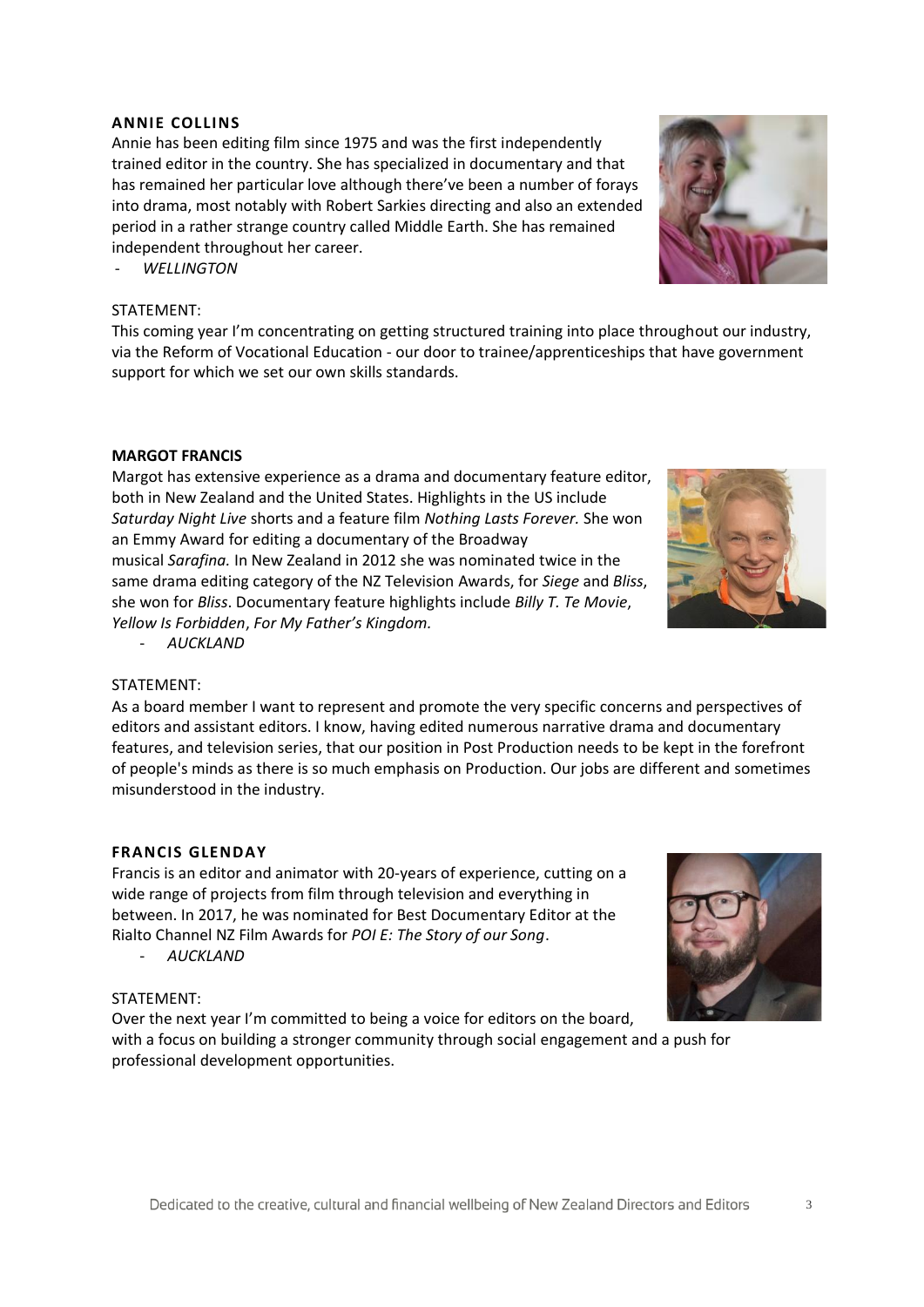#### **RENAE MAIHI**

Renae Maihi - Ngapuhi (Ngati Whakaeke) Te Arawa (Ngati Whakaue) is a writer and director in theatre and film and an Indigenous Rights Activist. She holds a Bachelor of Performing Arts majoring in Drama, and is alumni of various film intensive programs including the New York Film Academy, MIFF, and DEGNZ Incubator (foundation year). She presently has one film in post-production We Are Still Here and was a writer/director of Waru. She is currently in negotiations aiming to direct a feature film in 2022.

- *BAY OF PLENTY*

## STATEMENT:

As a narrative film writer and director with 2 feature film credits in my early career I have experienced the inequities and vulnerabilities that narrative film directors face in Aotearoa and in particular the struggle that Tangata Whenua directors have when trying to protect cultural mātauranga. The current climate of inequity and the need for authentic Tiriti partnership which includes IP sharing motivated me this year to work alongside a group of 30 filmmakers to lobby the NZFC and our wider industry for deep cultural change. As a person I believe in fairness, equality, partnership and courage and as a DEGNZ board member for this coming year I will continue to advocate strongly for Directors and Editors Rights to ensure a healthy, sustainable and culturally ethical industry for us all.

## **HOWARD TAYLOR**

Howard Taylor is a highly experienced director with over a hundred hours of programming to his credit. As well as directing and producing television programmes, documentaries and commercials, Howard also works as a theatre producer.

- *WELLINGTON*

*As the immediate past President and in line with DEGNZ's Constitution, Howard Taylor is offered an automatic seat on the DEGNZ board for a one-year term. Howard has agreed to take the seat.*

#### **GAYSORN THAVAT**

Gaysorn Thavat began in the NZ film industry in 1994, working in the camera department where she developed a love for visual storytelling. In 2004, Gaysorn began directing television commercials, working across the US and Australasian markets and is currently represented by Exit Films, Grand Large in the US. SPY FILMS in Canada. In 2009 she won a Gold Film Lion in Cannes for the Breast Cancer Research Trust. In 2009, Gaysorn's short film 'Brave Donkey' was selected for numerous festivals including London BFI, Locarno, Melbourne, SXSW, New Zealand IFF - winning best

actor for Cameron Rhodes at the Show Me Shorts Festival. In 2018, Gaysorn directed episodes of the comedy series 'Fresh Eggs' for Warner Brothers, and episodes of crime, thriller 'The Gulf' for Screentime. In 2019 Gaysorn directed her feature length film 'The Justice of Bunny King' which debuted in competition at Tribeca in 2021 and garnered a special mention in the Nora Ephron award